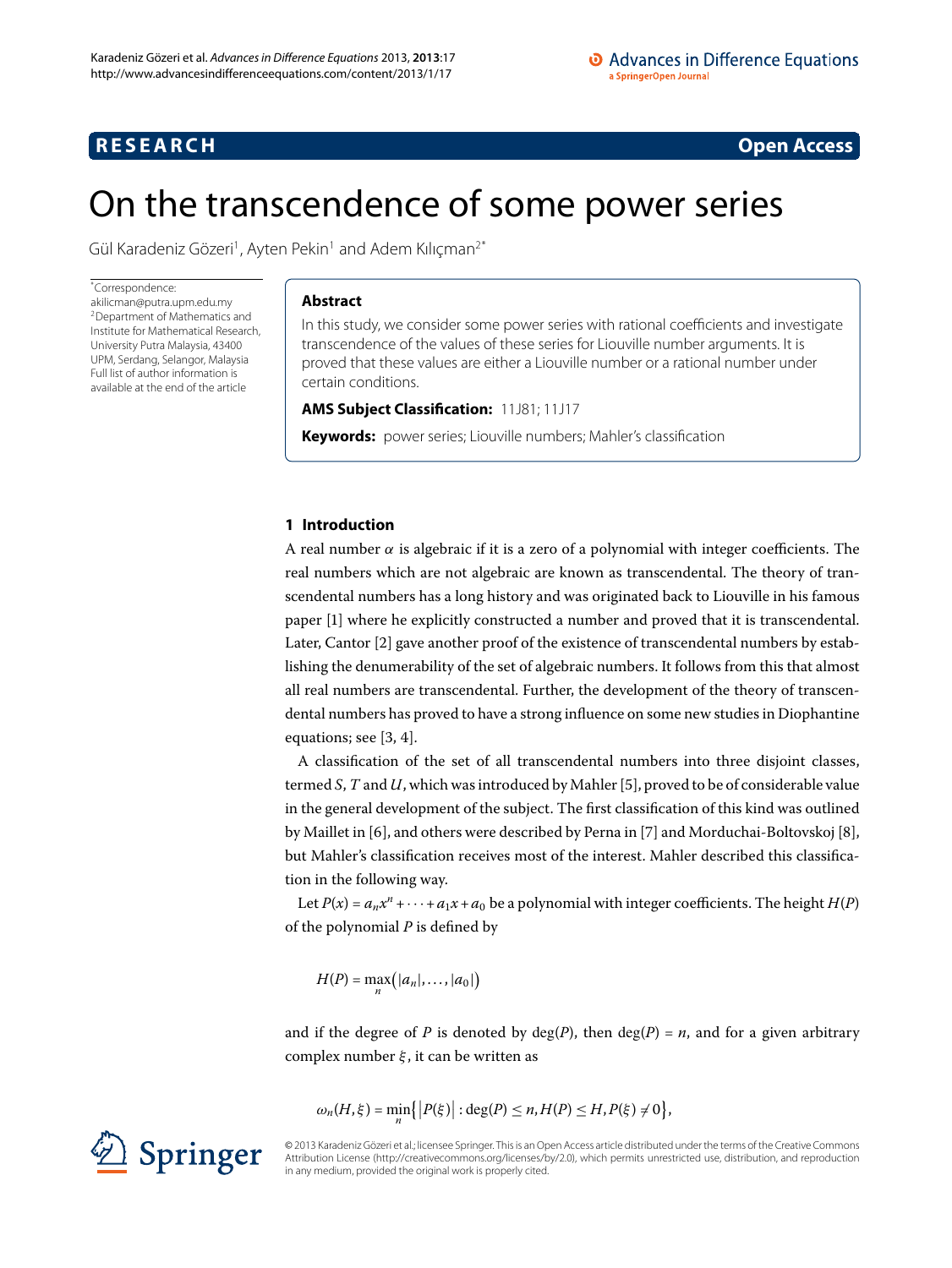where  $n$  and  $H$  are positive integers; see [5[\]](#page-7-6). Next, Mahler puts

$$
\omega_n(\xi) = \overline{\lim_{H \to \infty}} \frac{-\log \omega_n(H, \xi)}{\log H}
$$

and

$$
\omega(\xi) = \overline{\lim_{n \to \infty}} \, \frac{\omega_n(\xi)}{n}.
$$

The inequalities  $0 \le \omega_n(\xi) \le \infty$  and  $0 \le \omega(\xi) \le \infty$  hold. From  $\omega_{n+1}(H,\xi) \le \omega_n(H,\xi)$ , we get  $\omega_{n+1}(\xi) \ge \omega_n(\xi)$ . If index  $\omega_n(\xi) = \infty$ , then the  $\mu(\xi)$  is defined as the smallest of them; otherwise  $\mu(\xi) = \infty$ . Thus,  $\mu(\xi)$  is uniquely determined. Furthermore, the two quantities *μ*(*ξ*) and *ω*(*ξ*) are never finite simultaneously, for the finiteness of  $μ$ (*ξ*) implies that there is an  $n < \infty$  such that  $\omega_n = \infty$ , hence  $\omega = \infty$ .

Therefore, there are the following four possibilities for *ξ* : it is said to be

Class-A if 
$$
\omega(\xi) = 0
$$
,  $\mu(\xi) = \infty$ ,  
\nClass-S if  $0 < \omega(\xi) < \infty$ ,  $\mu(\xi) = \infty$ ,  
\nClass-T if  $\omega(\xi) = \infty$ ,  $\mu(\xi) = \infty$ ,  
\nClass-U if  $\omega(\xi) = \infty$ ,  $\mu(\xi) < \infty$ .

In [9[\]](#page-7-10), Koksma introduced an analogous classification of complex numbers. He divided the complex numbers into four classes  $A^*$  ,  $S^*$  ,  $T^*$  and  $\mathcal U^*$  . More information may be found in [\[](#page-7-11)10].

In [11], Wirsing proved that both classifications are equivalent. Namely, A, S, T and *U* numbers are the same as  $A^*$ ,  $S^*$ ,  $T^*$  and  $U^*$  numbers. The class  $A$  is precisely the set of algebraic numbers. The  $\xi$  is called a *U*-number of degree *m* if  $\mu(\xi) = m$ . The set of *U*-numbers of degree *m* is denoted by  $U_m$ . It is obvious that for any  $m \geq 1$ , the  $U_m$  is a subclass of *U*, and *U* is the union of all disjoint sets *Um*.

Leveque proved that  $U_m$  is not empty for any  $m \ge 1$  in [12[\]](#page-7-13). Later, in [13, 14], Oryan considered a class of power series with algebraic coefficients and proved that under certain conditions these series take values in the subclass *Um* for algebraic arguments and in the set of Liouville numbers for Liouville number arguments, respectively.

Now, consider the infinite convergent sum  $T = \sum_{n=0}^{\infty} \frac{P(n)}{Q(n)}$ , where  $P(x) \in \overline{\mathbb{Q}}[x]$ ,  $Q(x) \in$  $\mathbb{Q}[x]$  and  $Q(x)$  has only simple rational zeros. Then, Saradha and Tijdeman have obtained the sufficient and necessary conditions for the transcendence of *T* if the degree of  $Q(x)$ is 3; see [\[](#page-7-16)15]. Similarly, Ping and Yuan gave sufficient and necessary conditions for the transcendence of *T* if the degree of  $Q(x)$  is 4 and  $Q(x)$  is reduced; see [16[\]](#page-7-17).

We also note that a transcendental function is an analytic function having a single value or many values, and to calculate the values, we need a limiting process. However, an analytic function is transcendental if and only if its Riemann surface is non-compact; see  $[17]$  $[17]$ .

In the present work, we consider certain power series with rational coefficients and show that these series take values of either the set of Liouville numbers or rational numbers under certain conditions. Thus, we give a new result for obtaining  $U_1$ -numbers.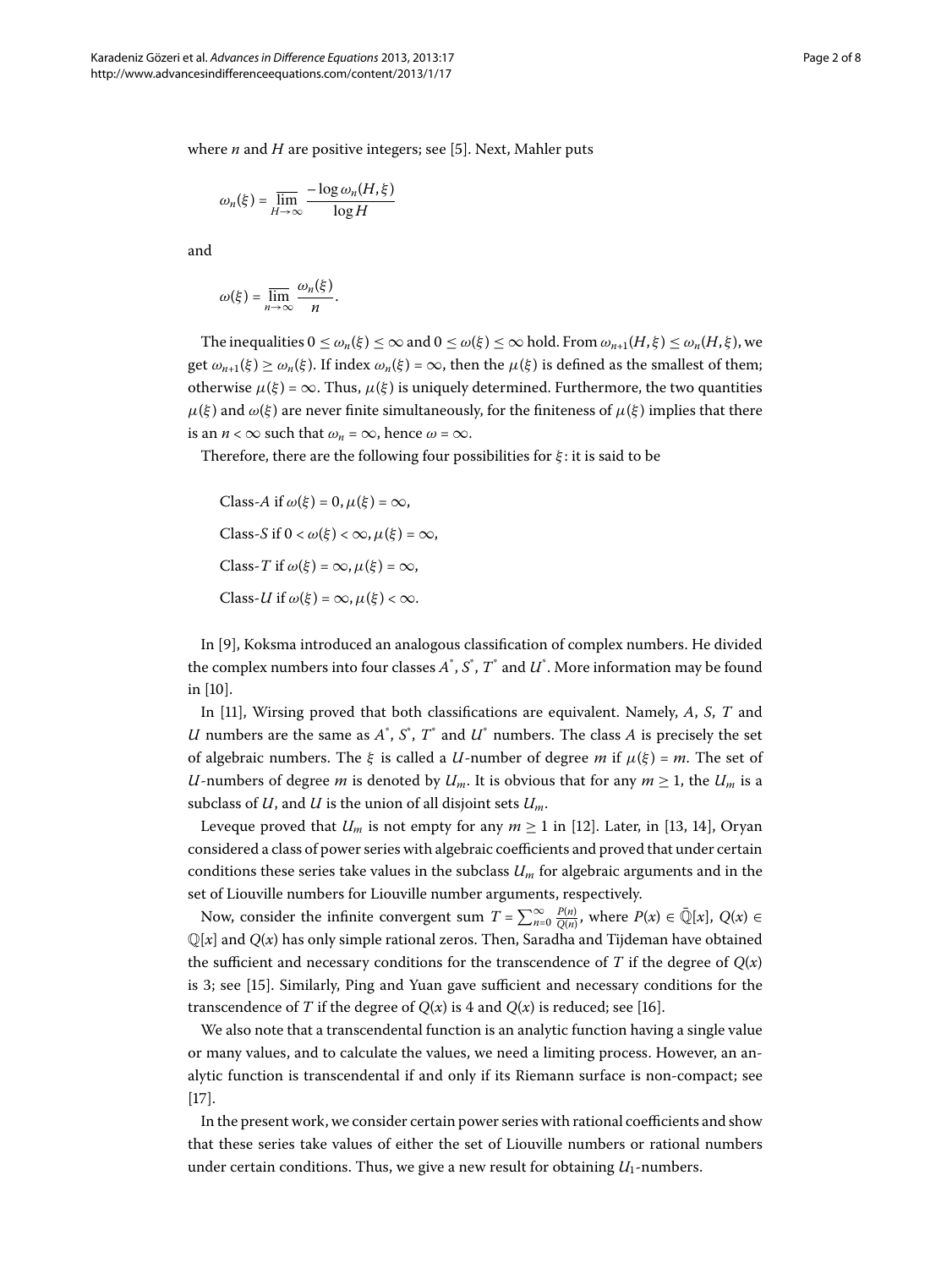## **2 Preliminaries**

In this paper,  $|x|$  means the absolute value of  $x$  and the least common multiple of  $x_1, x_2, \ldots, x_n$  is denoted by  $[x_1, x_2, \ldots, x_n]$ .

**Definition 2.1** A real number *ξ* is called Liouville number if and only if for every positive integer *n*, there exist integers  $p_n$ ,  $q_n$  ( $q_n$  > 1) with

$$
0<\left|\xi-\frac{p_n}{q_n}\right|<\frac{1}{q_n^n}.
$$

<span id="page-2-4"></span>The set of all Liouville numbers is identical with the  $U_1$  subclass. More information about Liouville numbers may be found in  $[18, 19]$  $[18, 19]$  $[18, 19]$  and  $[20]$ .

Now, in order to prove our main theorem, we need the following lemma which was proved in [21[\]](#page-7-22).

**Lemma 2.2** Let  $\xi$  be a real number. If there exist a sequence  $\omega_1, \omega_2, \omega_3, \ldots$  of real *numbers tending to infinity and a sequence*  $\frac{p_1}{q_1}, \frac{p_2}{q_2}, \frac{p_3}{q_3}, \ldots$  *of rational numbers satisfying*

<span id="page-2-5"></span>
$$
0 < \left|\xi - \frac{p_n}{q_n}\right| < \frac{1}{q_n^{\omega_n}} \quad (q_n > 1, n = 1, 2, 3, \ldots),
$$

*then ξ is a Liouville number*.

## **3 Main theorem**

<span id="page-2-0"></span>Theorem 3.1 Let

$$
g(x) = \sum_{n=0}^{\infty} \frac{f_n}{e_n} x^n
$$

<span id="page-2-3"></span><span id="page-2-2"></span>*be a power series with non-zero rational coefficients*  $\frac{f_n}{e_n}$  $(e_n,f_n\in\mathbb{Z},e_n>1)$  *which satisfies the following conditions*:

$$
\lim_{n \to \infty} \frac{\log e_{n+1}}{\log e_n} = \eta > 1,\tag{3.1}
$$

$$
\overline{\lim_{n \to \infty}} \frac{\log e_{n+1}}{\log e_n} = \infty, \tag{3.2}
$$

$$
\overline{\lim_{n \to \infty}} \frac{\log |f_n|}{\log e_n} = \mu < 1. \tag{3.3}
$$

*Further*, *let ξ be a Liouville number and satisfy the following two properties*:

(1) *The ξ has an approximation with rational numbers*  $\frac{p_n}{q_n}$  ( $q_n$  > 1) so that the following *inequality holds for sufficiently large n*:

<span id="page-2-1"></span>
$$
\left|\xi - \frac{p_n}{q_n}\right| < \frac{1}{q_n^{ns_n}} \quad \left(\lim_{n \to \infty} s_n = +\infty\right). \tag{3.4}
$$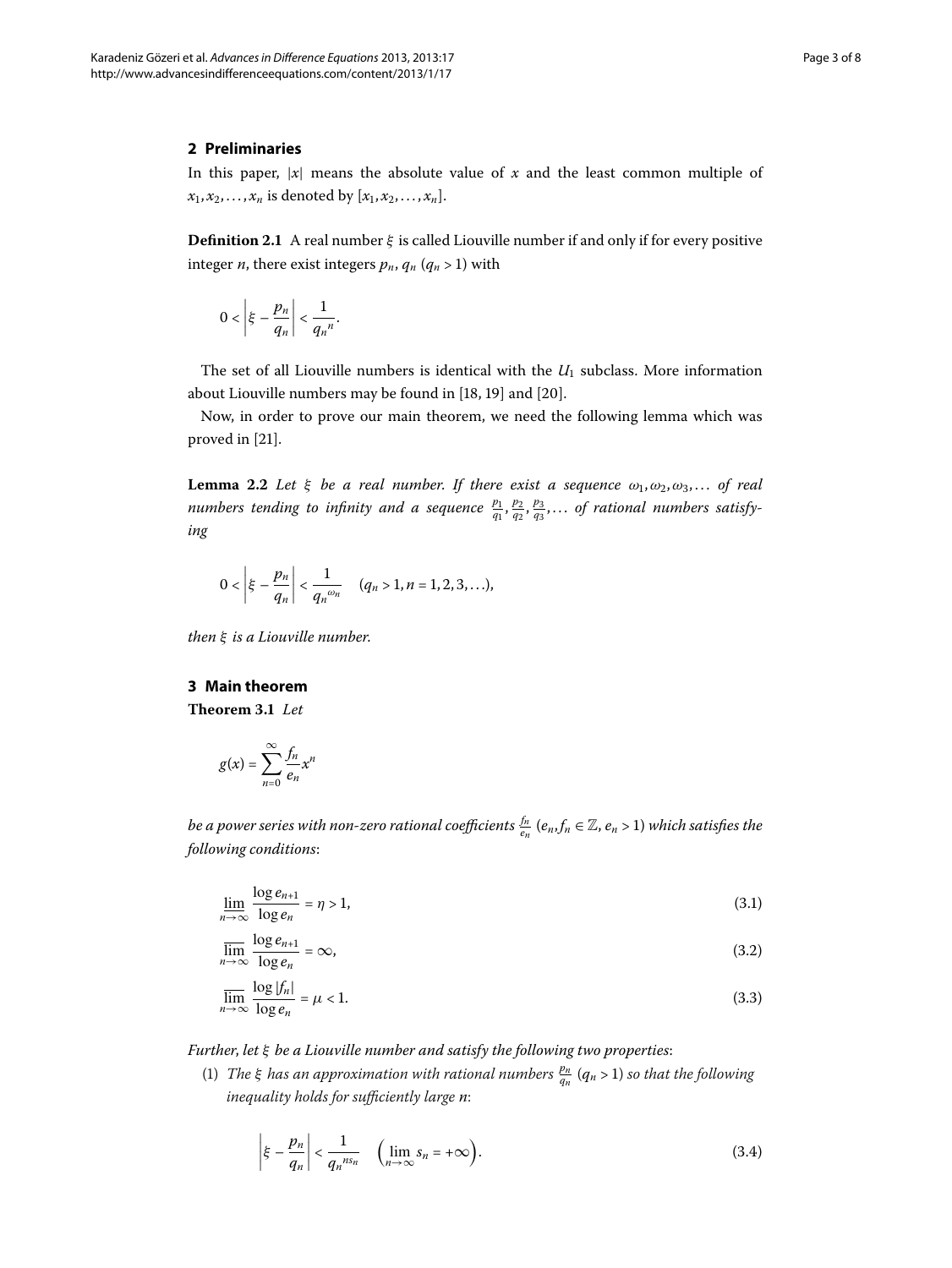(2) *There exist two positive real numbers*  $γ_1$  *and*  $γ_2$  *with*  $\frac{η}{η-1} < γ_1 < γ_2$  *and* 

<span id="page-3-6"></span><span id="page-3-0"></span>
$$
e_n^{\gamma_1} \le q_n^{\gamma_2} \le e_n^{\gamma_2} \tag{3.5}
$$

*for sufficiently large n*. *Then g*(*ξ* ) *is either a Liouville number or a rational number*.

<span id="page-3-4"></span>*Proof* It follows from (3.1) that

$$
\log e_{n+1} > \eta_1 \log e_n \tag{3.6}
$$

<span id="page-3-5"></span>for sufficiently large *n*, where  $\eta_1 = \eta - \varepsilon_1$  and  $\varepsilon_1$  is chosen as  $0 < \varepsilon_1 < \eta - \frac{\gamma_1}{\gamma_1 - 1}$ . Then it follows from (3.6) that the sequence  $\{e_n\}$  is strictly increasing, thus we have

<span id="page-3-1"></span>
$$
\lim_{n \to \infty} e_n = +\infty, \tag{3.7}
$$

$$
\lim_{n \to \infty} \frac{\log e_n}{n} = \infty \quad \text{and} \quad \lim_{n \to \infty} \frac{\log e_n}{n^2} = \infty. \tag{3.8}
$$

Now, by using equation  $(3.6)$  $(3.6)$  $(3.6)$ , we get

<span id="page-3-7"></span>
$$
e_n < e_{n+1}^{\frac{1}{\eta_1}}.\tag{3.9}
$$

Let  $E_n = [e_0, e_1, \ldots, e_n]$ [.](#page-3-1) Then on using (3.9), we obtain

$$
e_n \le E_n \le e_n^{\varepsilon_2 + \frac{\eta_1}{\eta_1 - 1}},\tag{3.10}
$$

where  $\varepsilon_2$  is chosen as  $0 < \varepsilon_2 < \gamma_1 - \frac{\eta_1}{\eta_1 - 1}$ .

Now, if we consider the following polynomials:

<span id="page-3-2"></span>
$$
g_n(x) = \sum_{v=0}^n \frac{f_v}{e_v} x^v \quad (n = 1, 2, 3, \ldots),
$$

then we have

<span id="page-3-3"></span>
$$
g_n(\xi) - g_n\left(\frac{p_n}{q_n}\right) = \sum_{\nu=1}^n \frac{f_\nu}{e_\nu} \left(\xi - \frac{p_n}{q_n}\right) \left(\xi^{\nu-1} + \xi^{\nu-2} \frac{p_n}{q_n} + \dots + \frac{p_n^{\nu-1}}{q_n^{\nu-1}}\right),\tag{3.11}
$$

and from  $(3.4)$  $(3.4)$  $(3.4)$  it follows that

<span id="page-3-8"></span>
$$
\left|\frac{p_n}{q_n}\right| \le |\xi| + 1. \tag{3.12}
$$

Further, on using equations  $(3.4)$  $(3.4)$  $(3.4)$ ,  $(3.11)$  and  $(3.12)$ , we get

$$
\left| g_n(\xi) - g_n\left(\frac{p_n}{q_n}\right) \right| \leq \frac{1}{q_n^{\max}} \sum_{\nu=1}^n \frac{|f_\nu|}{e_\nu} \nu \left(|\xi| + 1\right)^{\nu-1} . \tag{3.13}
$$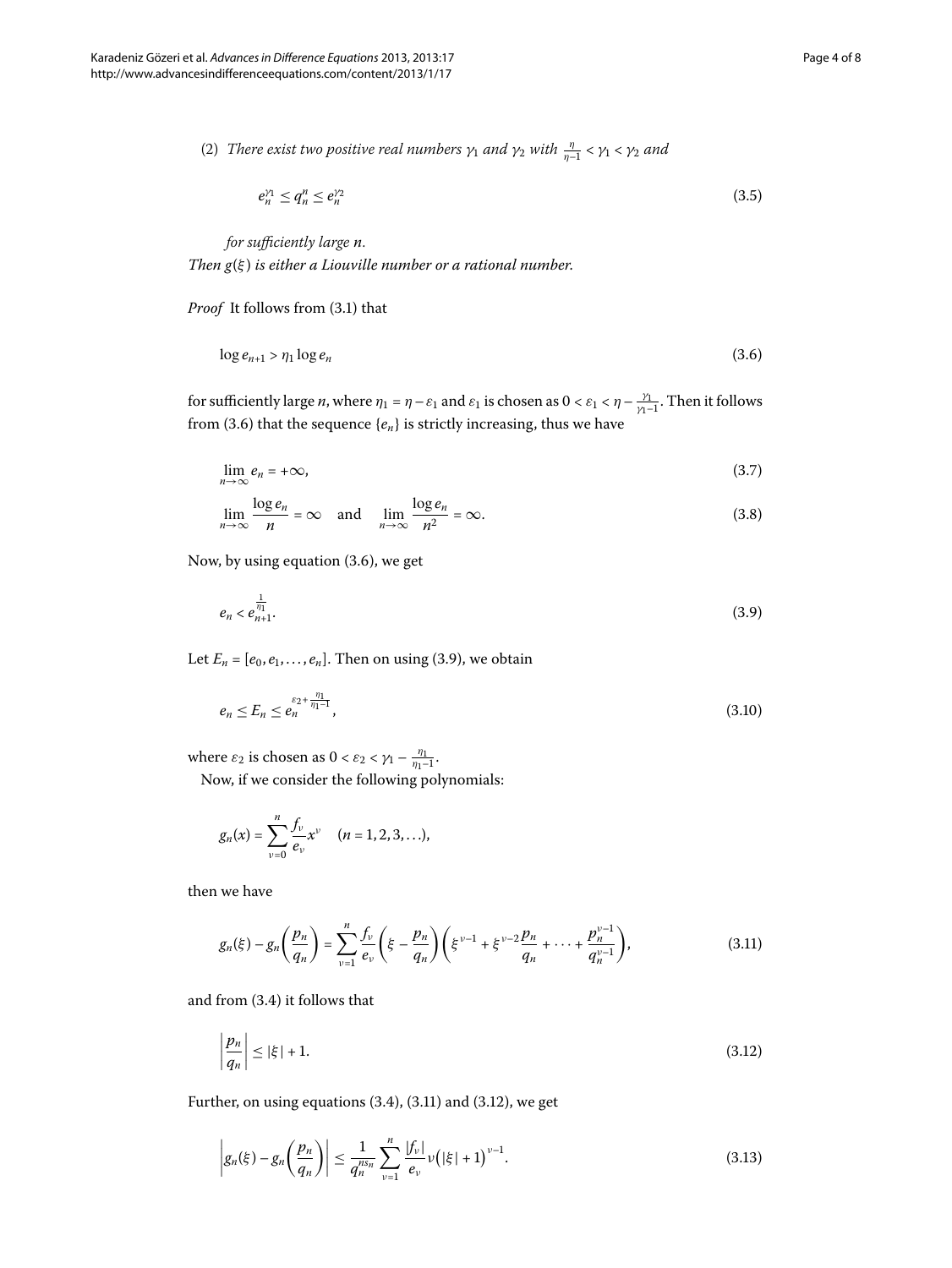Now, define

<span id="page-4-1"></span>
$$
F_n = \max_n ([f_0], [f_1], \ldots, [f_n]).
$$

Then we obtain

<span id="page-4-2"></span>
$$
\sum_{\nu=1}^{n} \frac{|f_{\nu}|}{e_{\nu}} \nu \left( |\xi| + 1 \right)^{\nu-1} \leq n^2 F_n \left( |\xi| + 1 \right)^{n-1} \tag{3.14}
$$

for sufficiently large *n*.

On the other hand, we can easily deduce from (3.3) and  $\mu < \frac{\mu+1}{2}$  that

<span id="page-4-0"></span>
$$
\frac{\log|f_n|}{\log e_n} < \frac{\mu+1}{2},\tag{3.15}
$$

and since the sequence {*en*} is strictly increasing, then it follows that

$$
\frac{\log F_n}{\log e_n} < \frac{\mu + 1}{2}.\tag{3.16}
$$

On using  $0 < \varepsilon_2 < \gamma_1 - \frac{\eta_1}{\eta_1 - 1}$ , and from (3[.](#page-4-0)7), (3.8) and (3.16), we get

$$
n^2 F_n(|\xi|+1)^{n-1} \leq \frac{1}{2} e_n^{(\gamma_1-\varepsilon_2-\frac{\eta_1}{\eta_1-1})\frac{s_n}{2}}.
$$

That is, on using  $(3.5)$  $(3.5)$  $(3.5)$ ,  $(3.10)$  and  $(3.14)$ ,

<span id="page-4-4"></span>
$$
\sum_{\gamma=1}^n \frac{|f_\gamma|}{e_\gamma} \gamma \left( |\xi| + 1 \right)^{\gamma-1} \leq \frac{(q_n^n)^{\frac{3n}{2}}}{2(E_n)^{\frac{3n}{2}}}
$$

for sufficiently large  $n$ . Then on using  $(3.13)$ , we have

<span id="page-4-3"></span>
$$
\left| g_n(\xi) - g_n\left(\frac{p_n}{q_n}\right) \right| \le \frac{1}{2\left(E_n q_n^n\right)^{\frac{5n}{2}}} \tag{3.17}
$$

for sufficiently large *n*.

Moreover, the following inequality holds:

$$
|g(\xi) - g_n(\xi)| \le \sum_{i=1}^{\infty} \frac{|f_{n+i}|}{e_{n+i}} |\xi|^{n+i}.
$$
 (3.18)

It follows from  $(3.15)$  $(3.15)$  $(3.15)$  that

$$
\frac{|f_n|}{e_n} < \frac{1}{e_n^{(\frac{1-\mu}{2})}}
$$

for sufficiently large  $n$ . We get from here and  $(3.18)$ 

$$
|g(\xi)-g_n(\xi)| \leq \frac{|\xi|^{n+1}}{e_{n+1}^{(\frac{1-\mu}{2})}}\bigg[1+\bigg(\frac{e_{n+1}}{e_{n+2}}\bigg)^{\frac{1-\mu}{2}}|\xi|+\bigg(\frac{e_{n+1}}{e_{n+3}}\bigg)^{\frac{1-\mu}{2}}|\xi|^2+\cdots\bigg].
$$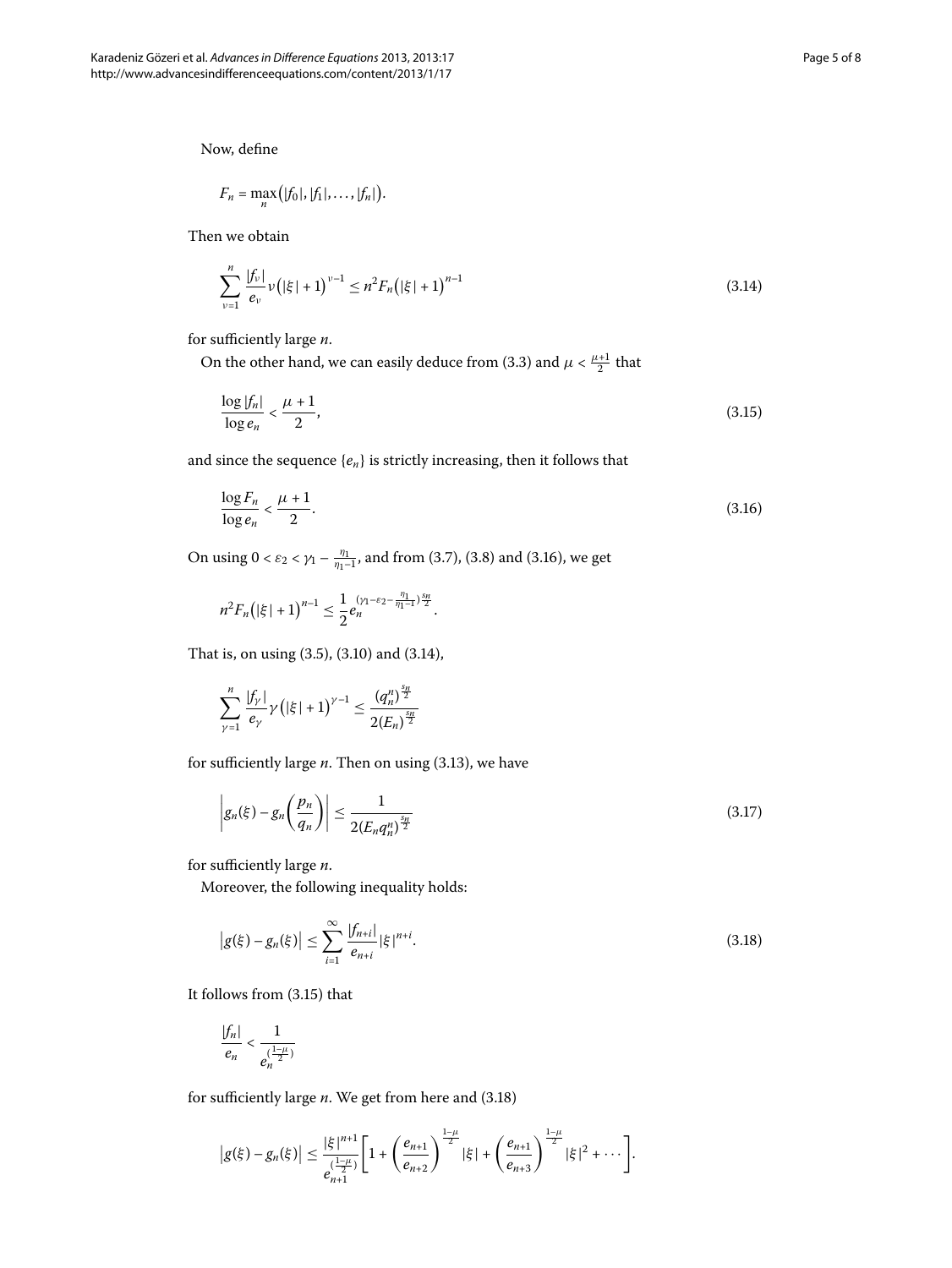Thus, we can deduce from  $(3.9)$  that

$$
0 < \frac{e_{n+1}}{e_{n+2}} < \frac{1}{e^{\frac{(1-\frac{1}{\eta_1})}{n_2}}}.
$$

Since  $(3.7)$  $(3.7)$  $(3.7)$  holds, we then obtain

$$
\lim_{n\to\infty}\frac{e_{n+1}}{e_{n+2}}=0.
$$

Similarly, since  $\frac{1-\mu}{2} > 0$ , we have

$$
\left(\frac{e_{n+1}}{e_{n+1+k}}\right)^{\frac{1-\mu}{2}}|\xi|^k < \left(\frac{1}{2}\right)^k \quad (k=1,2,3,\ldots),
$$

and therefore

$$
|g(\xi)-g_n(\xi)|\leq \frac{2|\xi|^{n+1}}{e_{n+1}^{(\frac{1-n}{2})}}.
$$

On the other hand, from  $(3.8)$  $(3.8)$  $(3.8)$  we get

$$
2|\xi|^{n+1} \le e_{n+1}^{(\frac{1-\mu}{4})}
$$

for sufficiently large *n*. From here we obtain

$$
|g(\xi) - g_n(\xi)| \le \frac{1}{e_{n+1}^{\left(\frac{1-\mu}{4}\right)}}\tag{3.19}
$$

for sufficiently large *n*. Now, if further we define

$$
r_n = \frac{\log e_{n+1}}{\log e_n},
$$

then we have

$$
|g(\xi)-g_n(\xi)|\leq \frac{1}{e_n^{r_n(\frac{1-\mu}{4})}}.
$$

Using (3.2) then it follows that there exists a subsequence  $\{r_{n_k}\}$  of  $\{r_n\}$  such that

<span id="page-5-0"></span>
$$
\lim_{k\to\infty}r_{n_k}=\infty.
$$

Therefore,

$$
|g(\xi) - g_{n_k}(\xi)| \le \frac{1}{e_{n_k}^{r_{n_k}(\frac{1-\mu}{4})}}
$$
\n(3.20)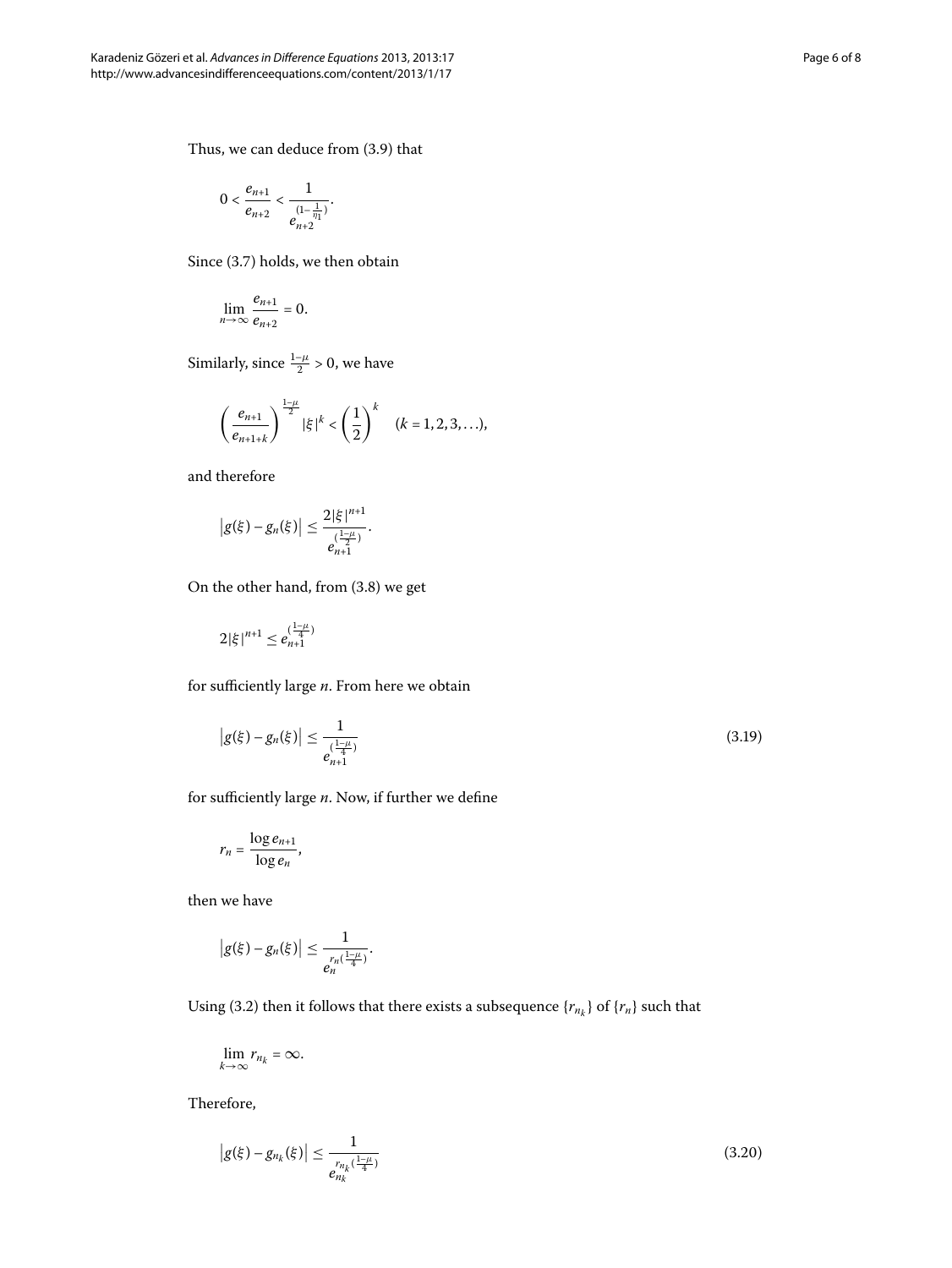for sufficiently large  $n_k$ . On using (3.5), (3.7) and (3.10), we deduce that there exists a suitable sequence  $\{r'_{n_k}\}$  with  $\lim_{k\to\infty} r'_{n_k}$  = + $\infty$ . Then from (3.20) for  $r'_{n_k}$  we obtain

<span id="page-6-0"></span>
$$
\frac{1}{e_{n_k}^{r_{n_k}(\frac{1-\mu}{4})}} \leq \frac{1}{2(E_{n_k}q_{n_k}^{n_k})^{r'_{n_k}}},
$$

and therefore

<span id="page-6-1"></span>
$$
|g(\xi) - g_{n_k}(\xi)| \le \frac{1}{2(E_{n_k} q_{n_k}^{n_k})^{r'n_k}}
$$
\n(3.21)

for sufficiently large  $n_k$ . On the other hand, using (3.17) we get

$$
\left| g_{n_k}(\xi) - g_{n_k} \left( \frac{p_{n_k}}{q_{n_k}} \right) \right| \le \frac{1}{2(E_{n_k} q_{n_k}^{n_k})^{\frac{s_{n_k}}{2}}} \tag{3.22}
$$

for sufficiently large  $n_k$ .

Let

<span id="page-6-2"></span>
$$
\omega_{n_k} = \min_k \left(r'_{n_k}, \frac{s_{n_k}}{2}\right).
$$

It follows from  $(3.21)$  $(3.21)$  $(3.21)$  and  $(3.22)$  that

$$
\left| g(\xi) - g_{n_k} \left( \frac{p_{n_k}}{q_{n_k}} \right) \right| \leq \frac{1}{\left( E_{n_k} q_{n_k}^{n_k} \right)^{\omega_{n_k}}},\tag{3.23}
$$

where  $\lim_{k\to\infty} \omega_{n_k} = \infty$ . Moreover,

$$
g_{n_k}\left(\frac{p_{n_k}}{q_{n_k}}\right)=\frac{z_{n_k}}{E_{n_k}q_{n_k}^{n_k}}
$$

are rational numbers with  $z_{n_k}$  integers[.](#page-6-2) It follows from (3.23) that

$$
\lim_{k\to\infty}g_{n_k}\left(\frac{p_{n_k}}{q_{n_k}}\right)=g(\xi).
$$

Thus, if the sequence  $\{g_{n_k}(\frac{p_{n_k}}{q_{n_k}})\}$  $\left\{\frac{Pn_k}{q_{n_k}}\right\}$  is constant, then *g*(*ξ*) is a rational number. Otherwise, using Lemma 2[.](#page-2-4)2 we get from (3.23) that  $g(\xi)$  is a Liouville number.  $\hfill \Box$ 

**Corollary 3[.](#page-2-5)2** *If*  $f_n > 0$  ( $n = 0, 1, 2, ...$ ) and  $\xi > 0$  in Theorem 3.1, then  $f(\xi)$  is a Liouville *number*.

*Proof* Since  $\xi > 0$ , it is possible to choose a subsequence  $\{\frac{p_{n_{k}}}{q_{n_{k}}}$  $\frac{p_{n_{kt}}}{q_{n_{kt}}}$ } of { $\frac{p_{n_k}}{q_{n_k}}$  $\frac{pm_k}{q_{n_k}}$ } so that the terms *pnk <sup>t</sup>*  $\frac{p_{n_{kt}}}{q_{n_{kt}}}$  are positive and strictly increasing or decreasing. Let us assume that  $\{\frac{p_{n_{kt}}}{q_{n_{kt}}}$  $\frac{P^{n_{kt}}}{q_{n_{kt}}}$ } is strictly increasing. From  $\frac{f_n}{e_n} > 0$  it follows

<span id="page-6-3"></span>
$$
g_{n_{k_{t+1}}} \left( \frac{p_{n_{k_{t+1}}}}{q_{n_{k_{t+1}}}} \right) - g_{n_{k_t}} \left( \frac{p_{n_{k_t}}}{q_{n_{k_t}}} \right) > 0. \tag{3.24}
$$